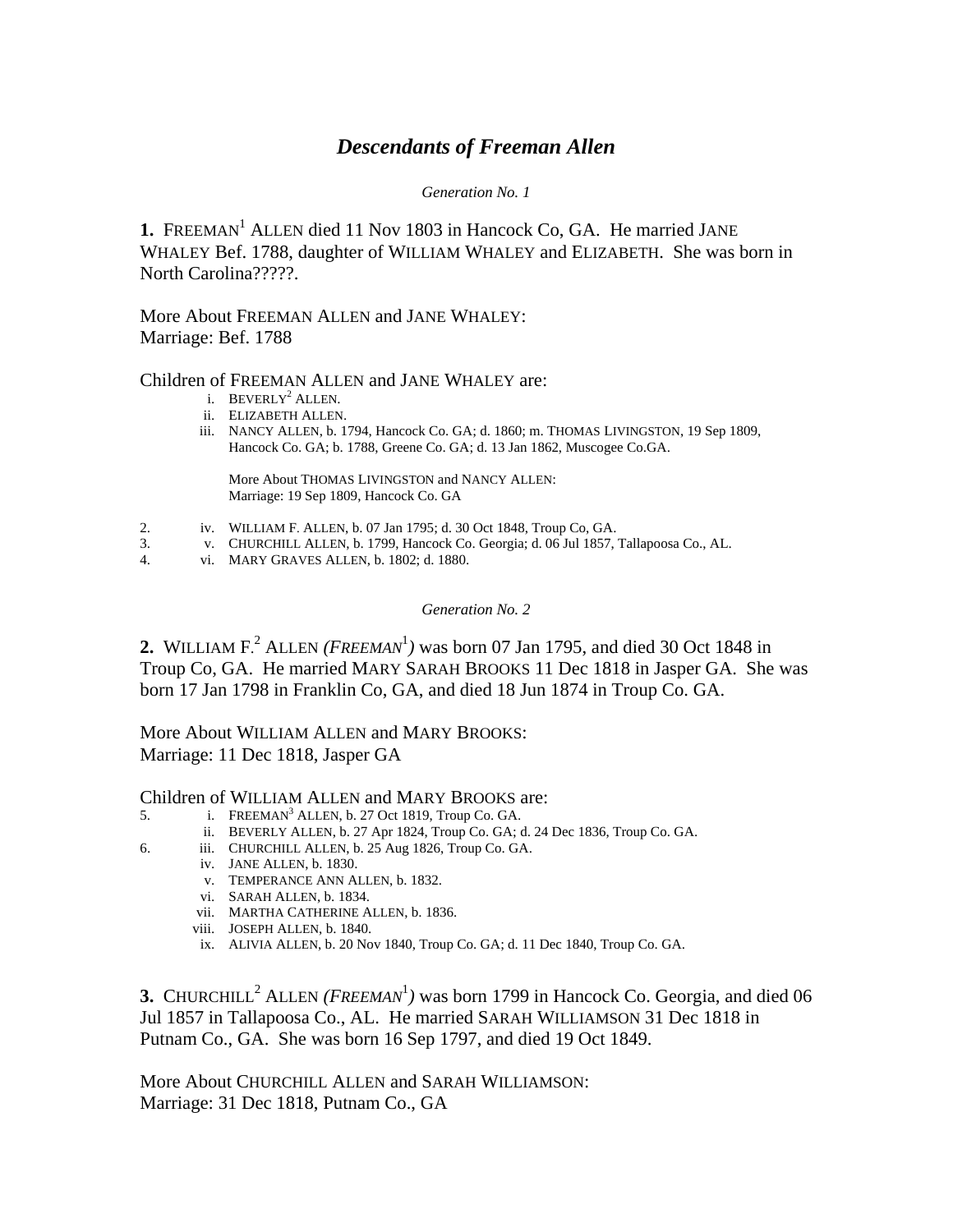#### Children of CHURCHILL ALLEN and SARAH WILLIAMSON are:

- 7. i. LOUISA<sup>3</sup> ALLEN.
	- ii. ELIZABETH JANE ALLEN, b. 02 Jan 1823, Georgia.
- 8. iii. WILLIAM V. ALLEN, b. 1827, Georgia; d. 10 Oct 1878, Cass County, TX.
- 9. iv. BEVERLY ALLEN, b. 1828, Georgia; d. 20 Dec 1862.<br>10. v. JOSHUA C. ALLEN, b. Abt. 1830: d. Tallapoosa Co. A
- v. JOSHUA C. ALLEN, b. Abt. 1830; d. Tallapoosa Co. AL.
	- vi. MARTHA ALLEN, b. 1838, Troup County, GA; d. 1889, Morris County, TX.

**4.** MARY GRAVES<sup>2</sup> ALLEN (*FREEMAN*<sup>1</sup>) was born 1802, and died 1880. She married WILLIAM WILLIAMSON 20 Dec 1820 in Putnam Co.Ga.

More About WILLIAM WILLIAMSON and MARY ALLEN: Marriage: 20 Dec 1820, Putnam Co.Ga

Child of MARY ALLEN and WILLIAM WILLIAMSON is: i. BEVERY FREEMAN ALLEN<sup>3</sup> WILLIAMSON.

## *Generation No. 3*

5. FREEMAN<sup>3</sup> ALLEN *(WILLIAM F.<sup>2</sup>, FREEMAN<sup>1</sup>)* was born 27 Oct 1819 in Troup Co. GA. He married MARY ANN FROST 18 Dec 1839.

More About FREEMAN ALLEN and MARY FROST: Marriage: 18 Dec 1839

Children of FREEMAN ALLEN and MARY FROST are:

- i. WILLIAM  $J^4$  ALLEN, b. 1841.
	- ii. FRANCIS U. ALLEN, b. 1845.

**6.** CHURCHILL<sup>3</sup> ALLEN (WILLIAM  $F^2$ , FREEMAN<sup>1</sup>) was born 25 Aug 1826 in Troup Co. GA. He married MARTHA E CLEVELAND 26 Dec 1847 in Troup Co.GA, daughter of BENJAMIN CLEVELAND and AMELIA HOOPER.

More About CHURCHILL ALLEN and MARTHA CLEVELAND: Marriage: 26 Dec 1847, Troup Co.GA

Child of CHURCHILL ALLEN and MARTHA CLEVELAND is: i. THOMAS $<sup>4</sup>$  ALLEN, b. 1848.</sup>

**7.** LOUISA<sup>3</sup> ALLEN (*CHURCHILL*<sup>2</sup>, FREEMAN<sup>1</sup>) She married SIMEON M. OLIVER 1841 in Jasper County, GA, son of CALEB OLIVER and NANCY WHITE. He was born 1820.

More About SIMEON OLIVER and LOUISA ALLEN: Marriage: 1841, Jasper County, GA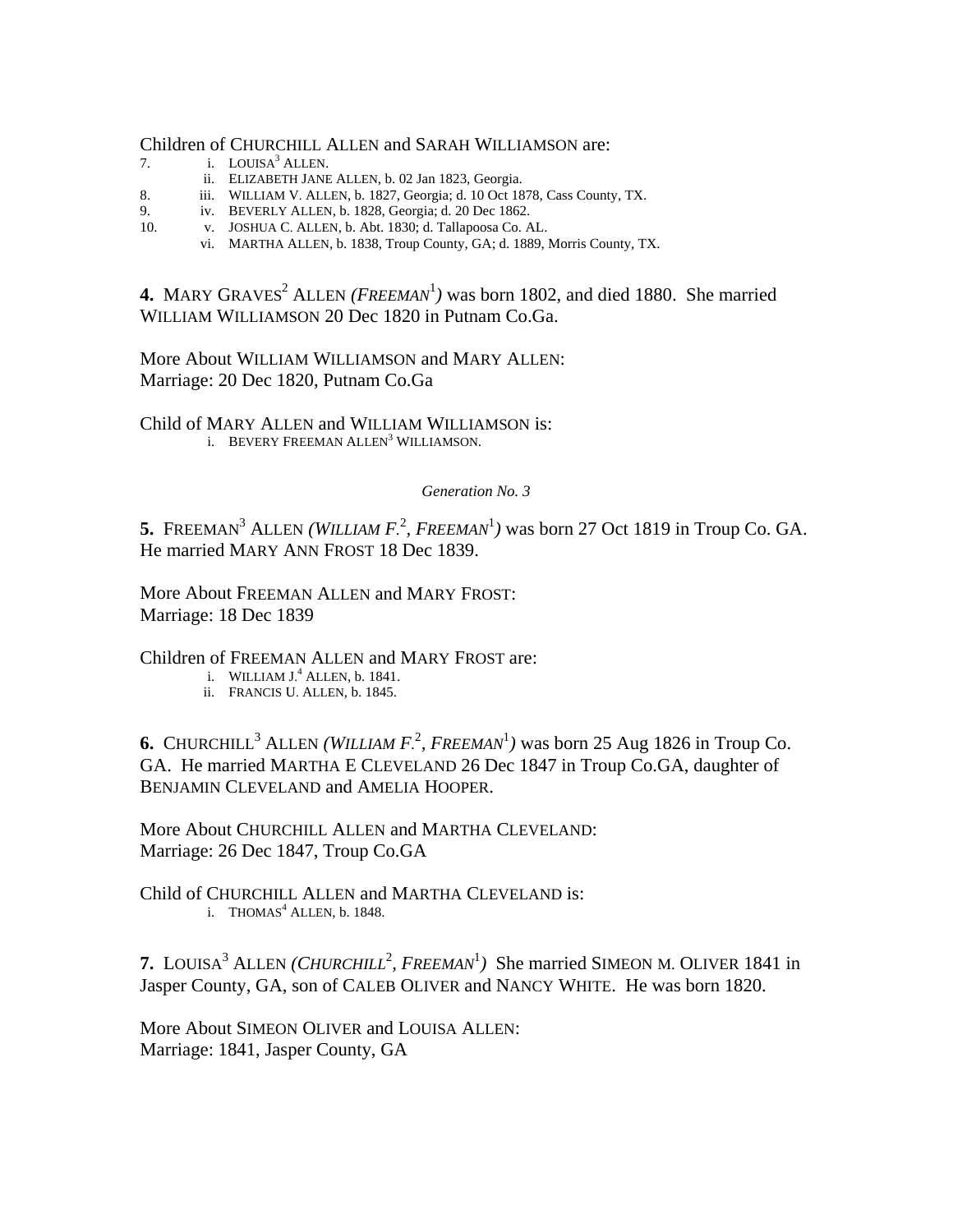#### Children of LOUISA ALLEN and SIMEON OLIVER are:

- i. SIMEON<sup>4</sup> OLIVER.
	- ii. MARY ETHA OLIVER, b. 1842, New Site, AL; m. WILIAM HENRY OLIVER, 23 Mar 1857, Tallapoosa Co. Alabama.

More About WILIAM OLIVER and MARY OLIVER: Marriage: 23 Mar 1857, Tallapoosa Co. Alabama

- 11. iii. WINSTON CALEB OLIVER, b. 1843, New Site, AL.
	- iv. NANCY OLIVER, b. 1846, New Site, Tallapoosa Co. AL.
	- v. VRIELA OLIVER, b. 1847.
	- vi. SEABORN OLIVER, b. 1849; m. NANCY DUNN, 06 Jan 1874, Tallapoosa Co. Alabama.

More About SEABORN OLIVER and NANCY DUNN: Marriage: 06 Jan 1874, Tallapoosa Co. Alabama

 vii. SUPRONIA OLIVER, b. 1852, New Site, Tallapoosa Co. AL; m. JOHN ORR, 05 Jan 1871, Tallapoosa Co. Alabama.

More About JOHN ORR and SUPRONIA OLIVER: Marriage: 05 Jan 1871, Tallapoosa Co. Alabama

viii. EMILY OLIVER, b. 1857; m. HEZEKIAH ALLEN, 31 Dec 1874, Tallapoosa Co. Alabama.

More About HEZEKIAH ALLEN and EMILY OLIVER: Marriage: 31 Dec 1874, Tallapoosa Co. Alabama

- ix. MARTHA OLIVER, b. 1861, New Site, Tallapoosa Co. AL.
- x. LUCINDA OLIVER, b. 1862, New Site, Tallapoosa Co. AL; m. REX ALLEN, 12 May 1881, Tallapoosa Co. Alabama; d. 1926.

More About REX ALLEN and LUCINDA OLIVER: Marriage: 12 May 1881, Tallapoosa Co. Alabama

**8.** WILLIAM V.<sup>3</sup> ALLEN (*CHURCHILL*<sup>2</sup>, FREEMAN<sup>1</sup>) was born 1827 in Georgia, and died 10 Oct 1878 in Cass County, TX. He married MARY AGNES BRADLEY 16 Jan 1851 in Tallapoosa Co. Alabama. She was born Abt. 1835 in Tennessee.

More About WILLIAM ALLEN and MARY BRADLEY: Marriage: 16 Jan 1851, Tallapoosa Co. Alabama

## Children of WILLIAM ALLEN and MARY BRADLEY are:

- i.  $QUITMAN^4$  ALLEN, b. Abt. 1852; d. 09 Nov 1858, Cass County, TX.
	- ii. EUGENIA ALLEN, b. 1857, Cass County, TX.
	- iii. INA ELIZABETH ALLEN, b. 1859, Cass County, TX; d. 1863, Cass County, TX.

**9.** BEVERLY<sup>3</sup> ALLEN (*CHURCHILL*<sup>2</sup>, FREEMAN<sup>1</sup>) was born 1828 in Georgia, and died 20 Dec 1862. He married (2) MARY C GOSS 15 Aug 1850 in Tallapoosa Co. A, daughter of CHARLES GOSS and MAHALA SMITH. She was born Abt. 1830 in GA, and died Abt. 1855 in Tallapoosa Co. AL. He married (3) MARINA SERENA GOSS 22 Nov 1855 in Tallapoosa Co. Alabama, daughter of CHARLES GOSS and MAHALA SMITH. She was born 1834 in Harris Co. GA, and died 03 Aug 1912 in Chambers Co. AL.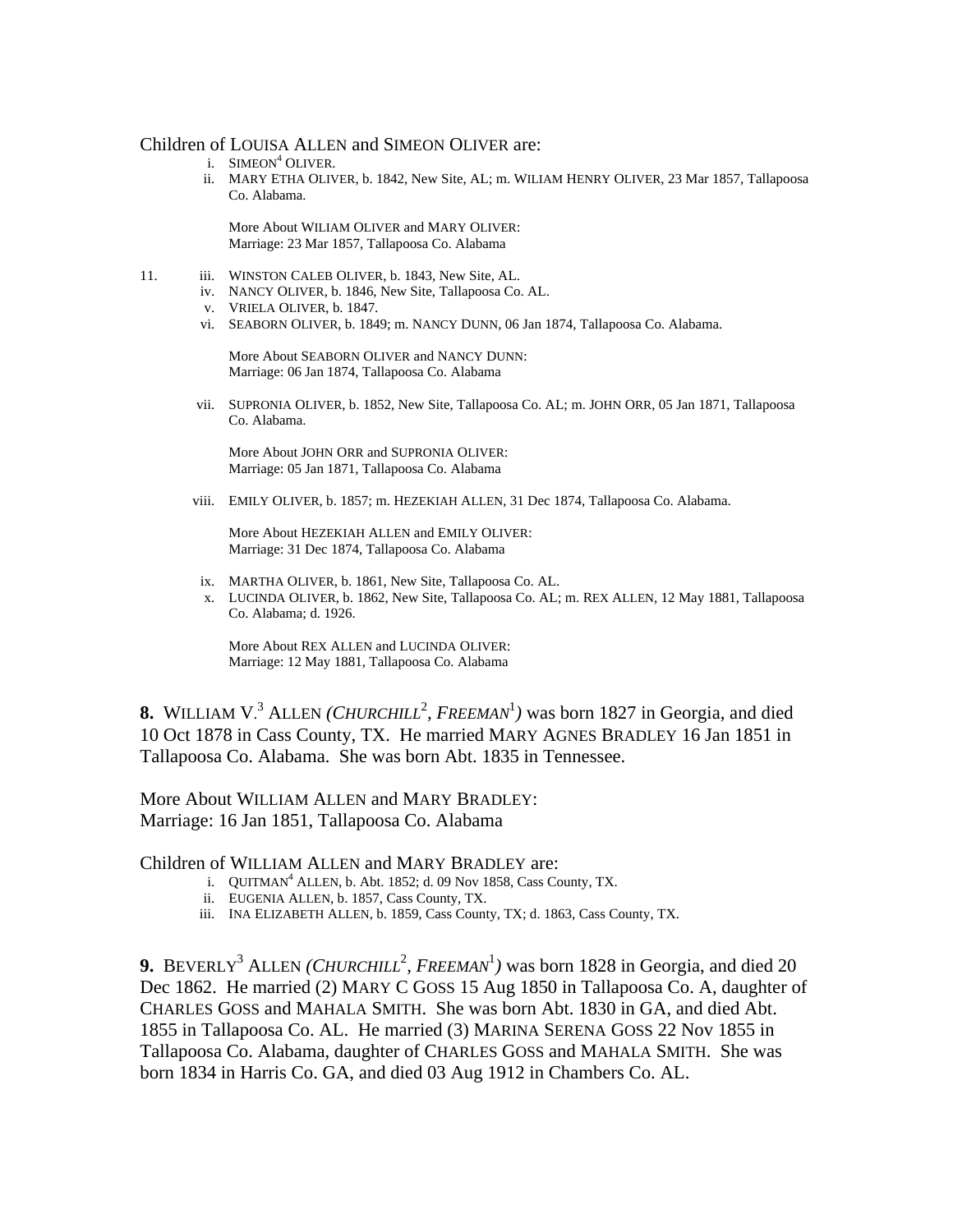Marriage Notes for BEVERLY ALLEN and MARY GOSS: [Allen.FTW]

Recorded in Book III p. 12 Marriage book, Dadeville, Alabama

More About BEVERLY ALLEN and MARY GOSS: Marriage: 15 Aug 1850, Tallapoosa Co. A

Marriage Notes for BEVERLY ALLEN and MARINA GOSS: [Allen.FTW]

Recorded in Book IV page 59 Tallapoosa County, AL

More About BEVERLY ALLEN and MARINA GOSS: Marriage: 22 Nov 1855, Tallapoosa Co. Alabama

#### Children of BEVERLY ALLEN and MARY GOSS are:

- 12. i. CHURCHWELL H. 4 ALLEN, b. 17 Jul 1851, Alabama; d. 21 Nov 1916, Chambers Co.AL.
- 13. ii. CHARLES SIMEON HAMILTON ALLEN, b. 15 Jun 1853, Newsite, Alabama; d. 16 Nov 1907.
- 14. iii. MAHALA HALEY ALLEN, b. 1855; d. 16 Aug 1887, Tallapoosa Co. AL.

#### Children of BEVERLY ALLEN and MARINA GOSS are:

- iv. SARAH ELIZABETH<sup>4</sup> ALLEN, b. 1856.
- 15. v. HAZEKIAH FLEMING ALLEN, b. 05 Jan 1858; d. 11 Mar 1917.
- 16. vi. LUCY V. ALLEN, b. 1860.<br>17. vii. ALICE BEATRICE ALLEN,
- vii. ALICE BEATRICE ALLEN, b. 28 Sep 1861; d. 15 Jul 1887, Tallapoosa Co. AL.
- 18. viii. MARY JANE ALLEN, b. 10 Apr 1862; d. 14 Dec 1938, AL.

**10.** JOSHUA C.<sup>3</sup> ALLEN (*CHURCHILL*<sup>2</sup>, *FREEMAN*<sup>1</sup>) was born Abt. 1830, and died in Tallapoosa Co. AL. He married MARY E. COOK 25 Dec 1862 in Chambers County, AL.

More About JOSHUA ALLEN and MARY COOK: Marriage: 25 Dec 1862, Chambers County, AL

Children of JOSHUA ALLEN and MARY COOK are:

19. i. REX<sup>4</sup> ALLEN, b. 20 Feb 1860, Georgia; d. 1926, Alabama. ii. LUCY ALLEN.

#### *Generation No. 4*

**11.** WINSTON CALEB<sup>4</sup> OLIVER (*LOUISA*<sup>3</sup> ALLEN, CHURCHILL<sup>2</sup>, FREEMAN<sup>1</sup>) was born 1843 in New Site, AL. He married NANCY HAMLET 27 Mar 1865 in Tallapoosa Co. Alabama.

More About WINSTON OLIVER and NANCY HAMLET: Marriage: 27 Mar 1865, Tallapoosa Co. Alabama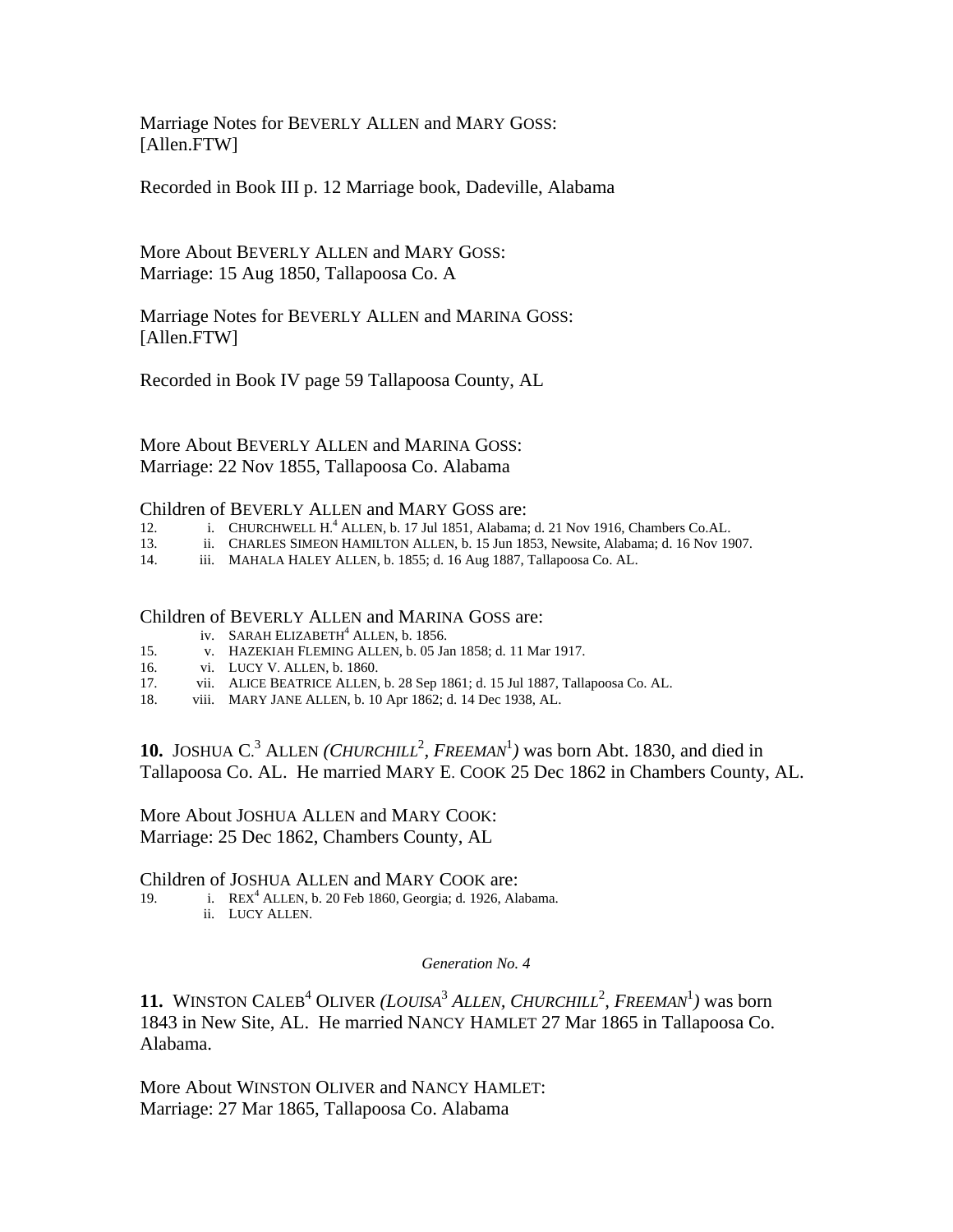## Child of WINSTON OLIVER and NANCY HAMLET is:

i. CALVIN VESPER<sup>5</sup> OLIVER, m. LEVANGIE ALWIDA NEWMAN, 16 Oct 1906.

More About CALVIN OLIVER and LEVANGIE NEWMAN: Marriage: 16 Oct 1906

**12.** CHURCHWELL H.<sup>4</sup> ALLEN (*BEVERLY*<sup>3</sup>, *CHURCHILL*<sup>2</sup>, *FREEMAN*<sup>1</sup>) was born 17 Jul 1851 in Alabama, and died 21 Nov 1916 in Chambers Co.AL. He married MARY ELIZABETH BISHOP 30 Jan 1873 in Chambers Co. AL, daughter of BENJAMIN BISHOP and ELIZABETH QUATTLEBAUM. She was born 07 Jun 1855 in Alabama, and died 02 Mar 1934 in Chambers Co. AL.

More About CHURCHWELL ALLEN and MARY BISHOP: Marriage: 30 Jan 1873, Chambers Co. AL

## Children of CHURCHWELL ALLEN and MARY BISHOP are:

- i. LEOLA<sup>5</sup> ALLEN, b. 01 Sep 1873; d. 07 Dec 1892.
- 20. ii. EMMA A. ALLEN, b. 30 Nov 1875; d. 10 Mar 1924, Alabama.
	- iii. BILL ALLEN, b. 18 Jan 1878.
		- iv. MATILDA ALLEN, b. 23 Dec 1879; d. 07 Sep 1903.
- 21. v. GEORGE JOSHAWAY ALLEN, b. 29 Mar 1882, Chambers Co AL; d. 22 Oct 1936, Ridge Grove, AL. vi. BEN ALLEN, b. 27 Feb 1884; d. 15 Jul 1969.
	- vii. BEVERLY ALLEN, b. 27 Feb 1884; d. 27 Feb 1917.
- 22. viii. JOHN A. ALLEN, b. 07 May 1886, Alabama; d. 12 Jan 1946, Tallapoosa Co. AL.
- ix. WILLIAM ALLEN, b. 12 Sep 1888; d. 03 Sep 1961; m. SUSIE LEE; b. 18 Oct 1893; d. 18 Oct 1960.
- 23. x. OLIVER ALLEN, b. 21 Oct 1890; d. 21 Sep 1968.
- 24. xi. MOLLIE ALLEN, b. 13 Jan 1894, Chambers Co. AL; d. 15 Jan 1946.<br>25. xii. ALLIE ALLEN, b. 01 Sep 1896; d. 26 Dec 1984.
- 25. xii. ALLIE ALLEN, b. 01 Sep 1896; d. 26 Dec 1984.
	- xiii. LILLIE ALLEN, b. 25 Sep 1898; d. 02 Feb 1929.

**13.** CHARLES SIMEON HAMILTON<sup>4</sup> ALLEN (*BEVERLY*<sup>3</sup>, *CHURCHILL*<sup>2</sup>, *FREEMAN*<sup>1</sup>) was born 15 Jun 1853 in Newsite, Alabama, and died 16 Nov 1907. He married (1) SAMANTHA JONES. He married (2) CYNTHIA SIMS 23 Jul 1874, daughter of JOHN SIMS and ADELINE BRYANT. She was born 12 Jul 1853, and died 03 Feb 1879. He married (3) MARY COX 08 Apr 1880. She was born Jun 1855. He married (4) MALISSA JOHNSON 18 Dec 1888, daughter of ENOCH JOHNSON and MARY SIMS. She was born 18 Jan 1859, and died 12 Jul 1905.

More About CHARLES ALLEN and CYNTHIA SIMS: Marriage: 23 Jul 1874

More About CHARLES ALLEN and MARY COX: Marriage: 08 Apr 1880

More About CHARLES ALLEN and MALISSA JOHNSON: Marriage: 18 Dec 1888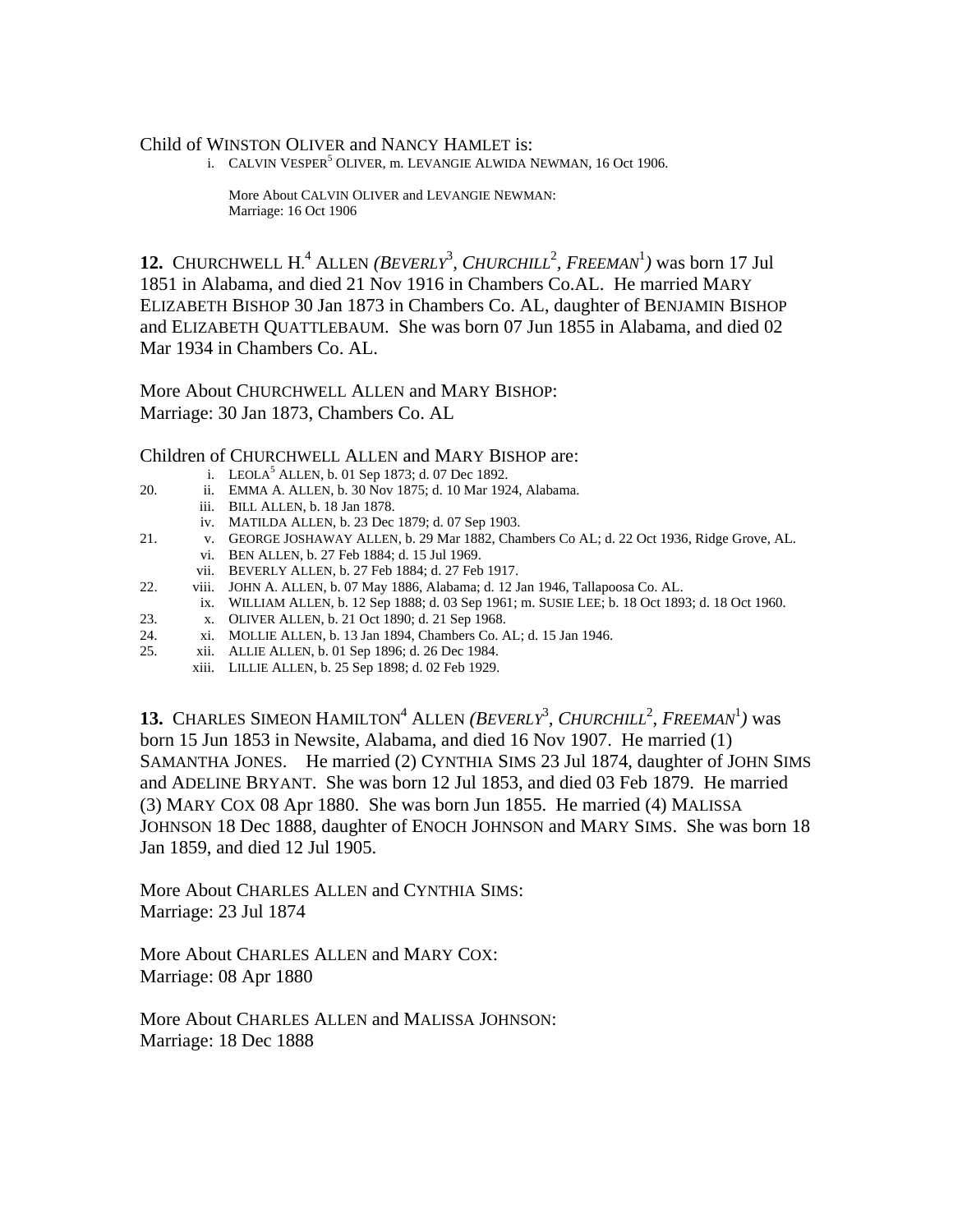#### Children of CHARLES ALLEN and CYNTHIA SIMS are:

- i. PARALEE<sup>5</sup> ALLEN, b. 12 Jun 1875; d. 07 Mar 1930; m. HOHN H. GOLDEN.
	- ii. MARY ALLEN, b. 11 Jan 1877; d. 15 Oct 1881.

26. iii. CYNTHIA ALLEN, b. 03 Feb 1879; d. 21 Sep 1943, Bessemer, AL.

#### Children of CHARLES ALLEN and MARY COX are:

iv. DORA<sup>5</sup> ALLEN, b. Nov 1882; m. GREENE B. FANT, 05 Mar 1905, Home of C. W. Welsh, Chambers County, AL.

> More About GREENE FANT and DORA ALLEN: Marriage: 05 Mar 1905, Home of C. W. Welsh, Chambers County, AL

- v. WESTLEY ALLEN, b. Jul 1886.
- vi. INFANT ALLEN.
- vii. RICHARD CHURCHWELL ALLEN, b. 13 Jan 1884; d. 18 Jul 1943; m. KITTORIA FANT WILLOUGHBY, 26 May 1907, Darian Church; b. Nov 1887.

More About RICHARD ALLEN and KITTORIA WILLOUGHBY: Marriage: 26 May 1907, Darian Church

**14.** MAHALA HALEY<sup>4</sup> ALLEN (*BEVERLY*<sup>3</sup>, *CHURCHILL*<sup>2</sup>, *FREEMAN*<sup>1</sup>) was born 1855, and died 16 Aug 1887 in Tallapoosa Co. AL. She married JAMES ALEXANDER WELCH 09 Dec 1872 in Fant residence, Chambers County, AL, son of JAMES WELCH and ELIZABETH GOSS. He was born 17 Aug 1851 in Tallapoosa Co, AL, and died 28 Apr 1927 in Lafayette, Chambers Co. AL.

More About JAMES WELCH and MAHALA ALLEN: Marriage: 09 Dec 1872, Fant residence, Chambers County, AL

#### Children of MAHALA ALLEN and JAMES WELCH are:

i. THOMAS JEFFERSON<sup>5</sup> WELCH, b. 23 Aug 1873, Tallapoosa Co, AL; d. 23 Mar 1927, Lafayette, Chambers Co. AL; m. LILLA ANN SMITH, 19 Nov 1893, Residence of Joe Smith, Chambers County, AL; b. 16 Apr 1877, Chambers Co. AL; d. 09 Apr 1958, Dadeville, Tallapoosa Co. A.

> More About THOMAS WELCH and LILLA SMITH: Marriage: 19 Nov 1893, Residence of Joe Smith, Chambers County, AL

- ii. MARY JANE WELCH, b. 21 Feb 1875; d. 29 Jan 1914; m. W. W. CARTER; b. 19 Apr 1872; d. 19 Jun 1932.
- 27. iii. JAMES BEVERLY WELCH, b. 01 Feb 1880, Tallapoosa Co. AL; d. 08 Nov 1927, Lanett, AL.

**15.** HAZEKIAH FLEMING<sup>4</sup> ALLEN (*BEVERLY*<sup>3</sup>, *CHURCHILL*<sup>2</sup>, *FREEMAN*<sup>1</sup>) was born 05 Jan 1858, and died 11 Mar 1917. He married (1) MALISSA JOHNSON, daughter of ENOCH JOHNSON and MARY SIMS. She was born 18 Jan 1859, and died 12 Jul 1905. He married (2) CATHERINE SIMS 11 Dec 1884 in Chambers Co. AL, daughter of PAUL SIMS and FRANCIS CAUSEY.

More About HAZEKIAH ALLEN and CATHERINE SIMS: Marriage: 11 Dec 1884, Chambers Co. AL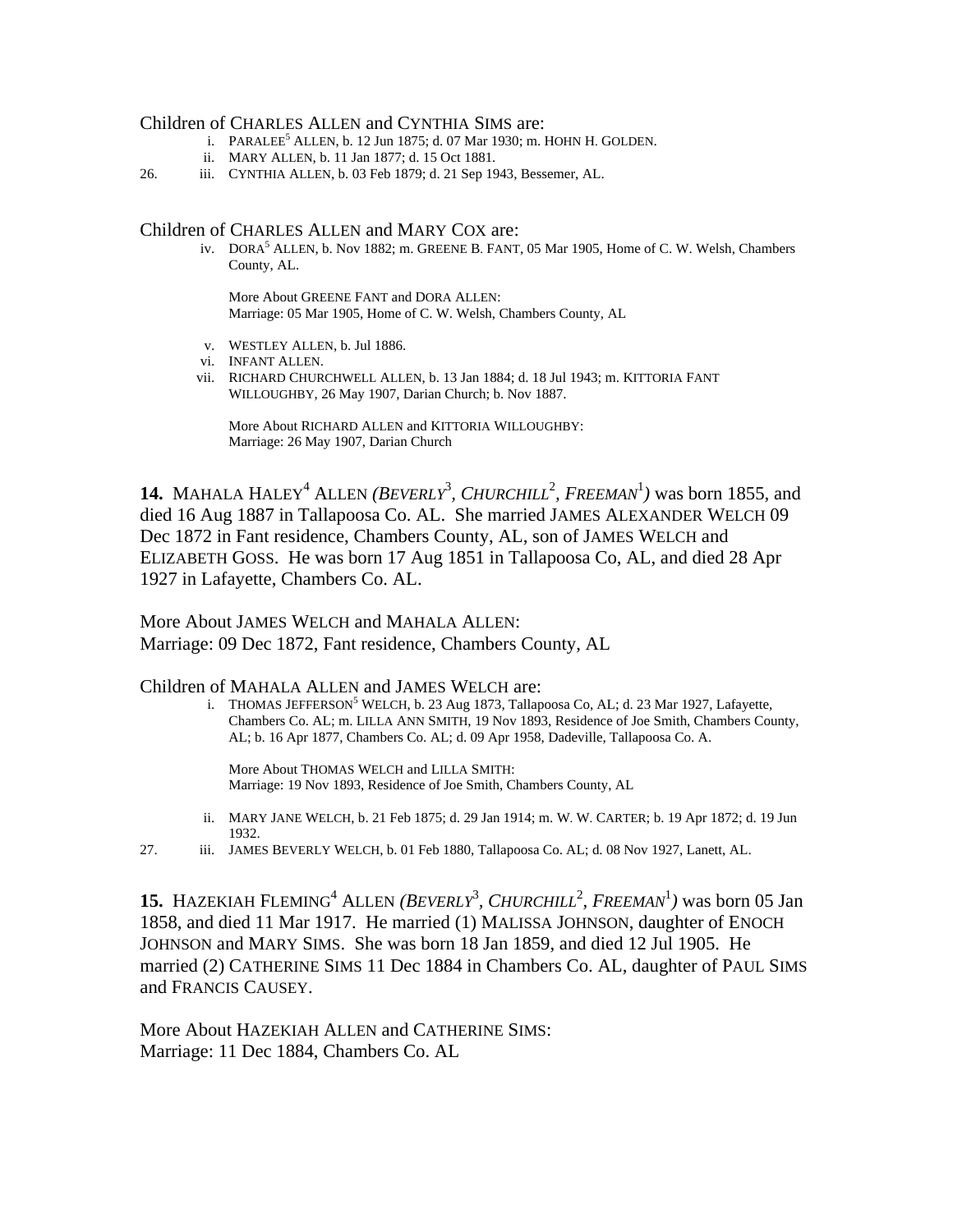#### Children of HAZEKIAH ALLEN and MALISSA JOHNSON are:

- i. WAYNE<sup>5</sup> ALLEN.
	- ii. ALBERT ALLEN, b. 08 Aug 1890; d. 07 Jan 1958; m. LENA MOORE; b. 01 Mar 1894; d. 15 Dec 1983.

#### Children of HAZEKIAH ALLEN and CATHERINE SIMS are:

- iii. PAUL B.<sup>5</sup> ALLEN, b. 19 Nov 1895; d. 07 Mar 1963.
	- iv. CHARLIE ALLEN.

**16.** LUCY V.<sup>4</sup> ALLEN (*BEVERLY*<sup>3</sup>, *CHURCHILL*<sup>2</sup>, *FREEMAN*<sup>1</sup>) was born 1860. She married JOHN SILAS SIMS, JR 17 Dec 1874 in Chambers Co. AL, son of JOHN SIMS and ADELINE BRYANT.

More About JOHN SIMS and LUCY ALLEN: Marriage: 17 Dec 1874, Chambers Co. AL

## Children of LUCY ALLEN and JOHN SIMS are:

- 28. i. BEVERLY V.<sup>5</sup> SIMS, b. 08 Jul 1879; d. 26 Dec 1933.
	- ii. DELLA SIMS, m. JOHN MILES.
	- iii. ALLEN SIMS.
	- iv. LULA SIMS.
	- v. ADDIE SIMS.
	- vi. LENA SIMS.
	- vii. HALEY SIMS.
	- viii. SEABORN SIMS.
	- ix. CHARLES TILLMAN SIMS, m. MINNIE LEE FLOURNOY, 03 Jan 1909, Home of Joe Flournoy, Chambers County, AL.

More About CHARLES SIMS and MINNIE FLOURNOY: Marriage: 03 Jan 1909, Home of Joe Flournoy, Chambers County, AL

**17.** ALICE BEATRICE<sup>4</sup> ALLEN (*BEVERLY*<sup>3</sup>, *CHURCHILL*<sup>2</sup>, *FREEMAN*<sup>1</sup>) was born 28 Sep 1861, and died 15 Jul 1887 in Tallapoosa Co. AL. She married THOMAS JEFFERSON BISHOP II 1882 in Chambers County, AL, son of THOMAS BISHOP and SARAH QUATTLEBAUM. He was born 10 Oct 1857 in Coosa County, Alabama, and died 10 Feb 1923.

More About THOMAS BISHOP and ALICE ALLEN: Marriage: 1882, Chambers County, AL

## Children of ALICE ALLEN and THOMAS BISHOP are:

- i. CHESLEY BEVERLY<sup>5</sup> BISHOP, b. 1882; d. 1968; m. LEONA LINDSEY.
	- ii. CHARLES JEFFERSON BISHOP, b. 13 Oct 1884; d. 1956; m. EUNICE HODNETT.
	- iii. LEONARD BISHOP, b. 1886; d. 1962; m. LILLIE LIUSK.

**18.** MARY JANE<sup>4</sup> ALLEN (*BEVERLY*<sup>3</sup>, *CHURCHILL*<sup>2</sup>, *FREEMAN*<sup>1</sup>) was born 10 Apr 1862, and died 14 Dec 1938 in AL. She married GEORGE AARON BISHOP 27 Jan 1881 in Chambers Co. AL, son of BENJAMIN BISHOP and ELIZABETH QUATTLEBAUM. He was born 24 Jan 1858 in Alabama, and died 10 Sep 1947 in Chambers Co. AL.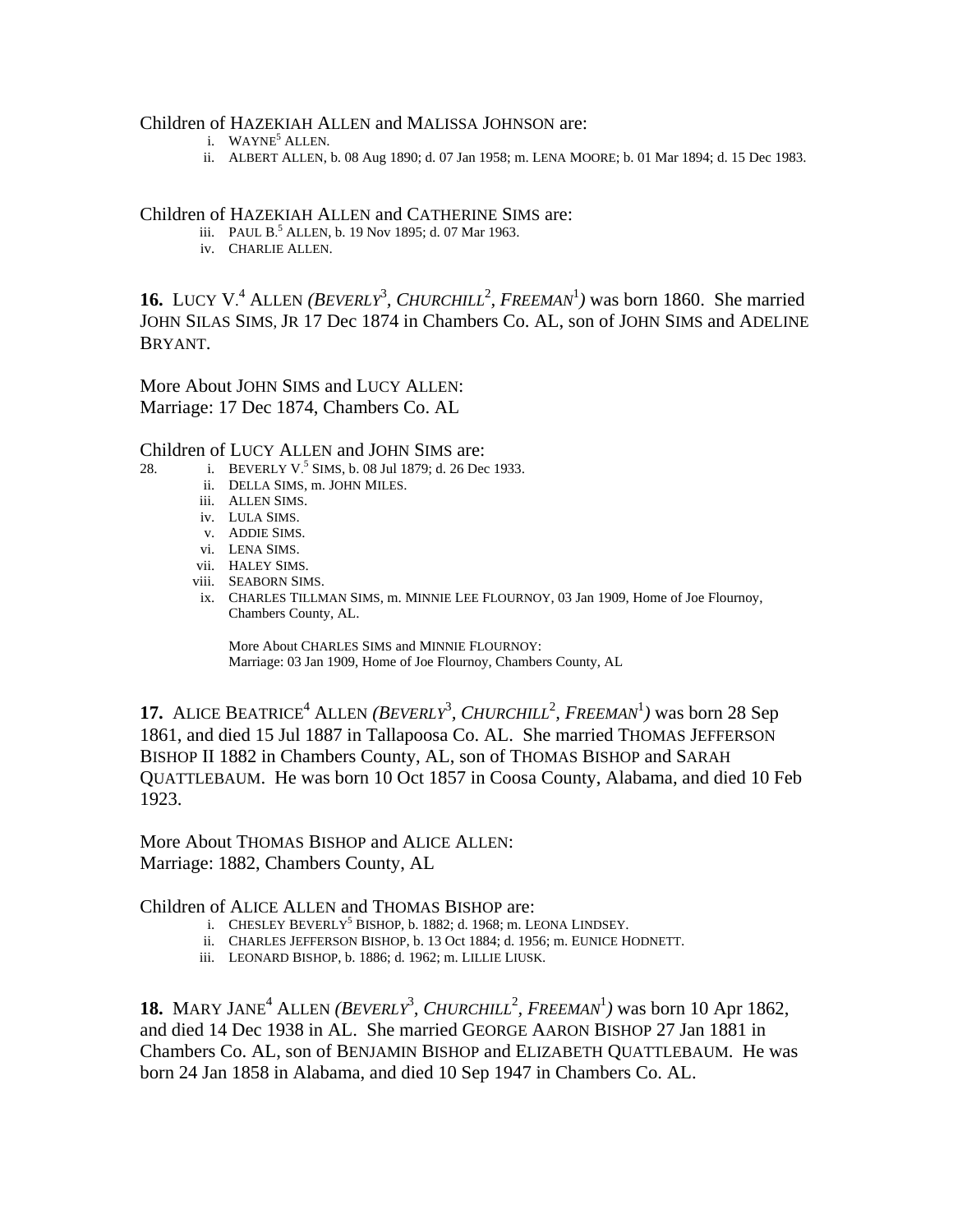# More About GEORGE BISHOP and MARY ALLEN: Marriage: 27 Jan 1881, Chambers Co. AL

#### Children of MARY ALLEN and GEORGE BISHOP are:

i. LONNIE<sup>5</sup> BISHOP, b. 10 Jun 1886, Alabama; d. 27 Sep 1932; m. WILLIE T. BARKER, 22 Aug 1909, J. W. Stanfield residence, Chambers County, AL; b. 23 Oct 1887, Alabama; d. 15 Oct 1967.

> More About WILLIE BARKER and LONNIE BISHOP: Marriage: 22 Aug 1909, J. W. Stanfield residence, Chambers County, AL

- ii. ELBE BISHOP.
- iii. HERBERT BENJAMIN BISHOP, b. 08 Jun 1896, Alabama; d. 04 Apr 1984; m. IZORA WILLOUGHBY, 08 Apr 1917, Mountain Springs Church, Chambers County, AL; b. 26 Jan 1899, Chambers Co. AL; d. 12 Nov 1994.

More About HERBERT BISHOP and IZORA WILLOUGHBY: Marriage: 08 Apr 1917, Mountain Springs Church, Chambers County, AL

- iv. ELDRIDGE BISHOP.
- v. ETHERIDGE BISHOP.

**19.** REX<sup>4</sup> ALLEN (*JOSHUA C.*<sup>3</sup>, *CHURCHILL*<sup>2</sup>, *FREEMAN*<sup>1</sup>) was born 20 Feb 1860 in Georgia, and died 1926 in Alabama. He married LUCY B OLIVER 14 May 1880 in Tallapoosa Co. Alabama. She was born 1862 in New Site, AL.

More About REX ALLEN and LUCY OLIVER: Marriage: 14 May 1880, Tallapoosa Co. Alabama

#### Children of REX ALLEN and LUCY OLIVER are:

- i. ULYSLR  $M<sup>5</sup>$  ALLEN, b. 19 Jun 1881, Tallapoosa Co. AL.
- 29. ii. WALTER ROCKFELLER ALLEN, b. 16 Oct 1883, Tallapoosa Co. AL; d. 08 Apr 1955, New Site, AL.
	- iii. LOUISA ALLEN, b. 14 Jan 1886, Tallapoosa Co. AL.
	- iv. CLUTIE ALLEN, b. 10 Nov 1889, Tallapoosa Co. AL.
	- v. PARVIN ALLEN, b. 08 May 1892, Tallapoosa Co. AL.
	- vi. MARVIN TILLMAN ALLEN, b. 05 Oct 1894, Tallapoosa Co. AL.

#### *Generation No. 5*

**20.** EMMA A.<sup>5</sup> ALLEN *(CHURCHWELL H.<sup>4</sup>, BEVERLY<sup>3</sup>, CHURCHILL<sup>2</sup>, FREEMAN<sup>1</sup>) was born* 30 Nov 1875, and died 10 Mar 1924 in Alabama. She married J. GEORGE WASHINGTON TAPLEY 27 Sep 1896 in Home of C. W. Welsh Chambers Co. AL, son of THOMAS TAPLEY and MARY COUCH. He was born 29 Aug 1871, and died 27 Sep 1950.

More About J. TAPLEY and EMMA ALLEN: Marriage: 27 Sep 1896, Home of C. W. Welsh Chambers Co. AL

#### Children of EMMA ALLEN and J. TAPLEY are:

- i. LEALEM<sup>6</sup> TAPLEY, b. Aug 1897, Tallapoosa Co. AL.
	- ii. CHURCH TAPLEY, b. 05 Aug 1899, Tallapoosa Co. AL; d. Apr 1974, Lee County, AL.
	- iii. ISON TAPLEY, b. 15 Sep 1908; d. 04 Apr 1919, Alabama.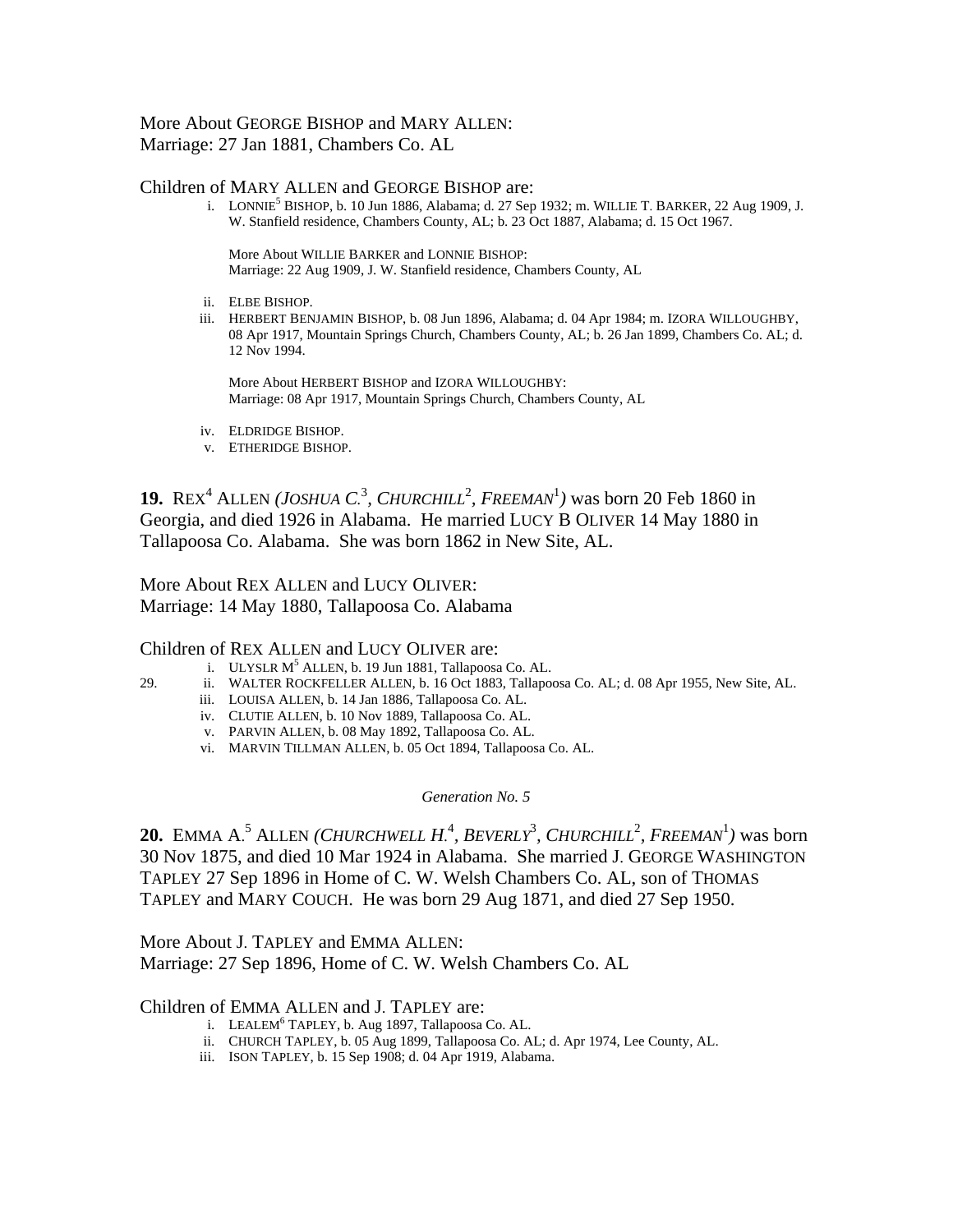21. GEORGE JOSHAWAY<sup>5</sup> ALLEN (CHURCHWELL H.<sup>4</sup>, BEVERLY<sup>3</sup>, CHURCHILL<sup>2</sup>, *FREEMAN*<sup>1</sup> *)* was born 29 Mar 1882 in Chambers Co AL, and died 22 Oct 1936 in Ridge Grove, AL. He married NANCY ELIZABETH TAPLEY 14 Oct 1897 in Chambers County, AL, daughter of THOMAS TAPLEY and MARY COUCH. She was born Apr 1877 in Tallapoosa Co. AL, and died in Elmo County, AL ??.

More About GEORGE ALLEN and NANCY TAPLEY: Marriage: 14 Oct 1897, Chambers County, AL

# Children of GEORGE ALLEN and NANCY TAPLEY are:

- i. JOSHWAY THOMAS  $AVEN<sup>6</sup> ALLEN, b. 01 Sep 1899.$ 
	- ii. MAMIE ALLEN, b. 08 Sep 1901.
	- iii. MAE BELLE ALLEN, b. 07 Oct 1904.
- 30. iv. GEORGE JOSHAWAY ALLEN, b. 14 Dec 1906, Tallasee, AL; d. 06 Oct 1957, Montgomery, AL.
	- v. ANDREL ALLEN, b. 13 Aug 1909, Tallapoosa Co. AL; d. 22 Jul 1942, Alabama.
		- vi. ALVIN BURON ALLEN, b. 19 Feb 1912.
		- vii. JOE DAVID ALLEN, b. 07 May 1915; m. EVIE MAE; b. 19 Jan 1920, Oxford, AL; d. 25 Dec 2003, East Alabama Medical Center Opelika, AL.
		- viii. WILLARD EVELYN ALLEN, b. 25 Nov 1919.

**22.** JOHN A.<sup>5</sup> ALLEN *(CHURCHWELL H.<sup>4</sup>, BEVERLY<sup>3</sup>, CHURCHILL<sup>2</sup>, FREEMAN<sup>1</sup>) was born* 07 May 1886 in Alabama, and died 12 Jan 1946 in Tallapoosa Co. AL. He married BARBARA LEE DANIEL 18 Jan 1905 in At the home of C. W. Welsh., daughter of WILLIAM DANIEL and THEOXENA WOOD. She was born 29 Sep 1886 in Clay Co., AL, and died 11 Jan 1960 in Chambers Co. AL.

More About JOHN ALLEN and BARBARA DANIEL: Marriage: 18 Jan 1905, At the home of C. W. Welsh.

Children of JOHN ALLEN and BARBARA DANIEL are:

- 31. i. ETHEL LAVORA<sup>6</sup> ALLEN, b. 18 Oct 1905, Wadley Randolph Co, AL; d. 12 Jan 1993, McCurtain Memorial Hospital, Idabel, OK.
- 32. ii. LOLA ALLEN, b. 08 Mar 1909; d. 06 Aug 1996.
- 33. iii. CAMILLA ALLEN, b. 02 Jan 1923.
- 34. iv. JOHNNIE ALLEN, JR., b. 01 Mar 1925, Chambers Co. AL; d. 06 May 2001, Jackson Hospital Montgomery, AL/Montgomery, Montgomery Co., AL.
- 35. v. JAMES THOMAS ALLEN, b. 15 Jul 1927, LaFayette, AL; d. 07 Sep 1990, Covenant Medical Center Champaign, IL.

**23.** OLIVER<sup>5</sup> ALLEN *(CHURCHWELL H.<sup>4</sup>, BEVERLY<sup>3</sup>, CHURCHILL<sup>2</sup>, FREEMAN<sup>1</sup>) was born* 21 Oct 1890, and died 21 Sep 1968. He married NANNIE FANT 26 Nov 1911 in J. P. Carter residence, daughter of WILLIAM DAVID FANT. She was born 02 Mar 1895, and died 26 Dec 1966 in East Alabama Medical Center Opelika, AL.

More About OLIVER ALLEN and NANNIE FANT: Marriage: 26 Nov 1911, J. P. Carter residence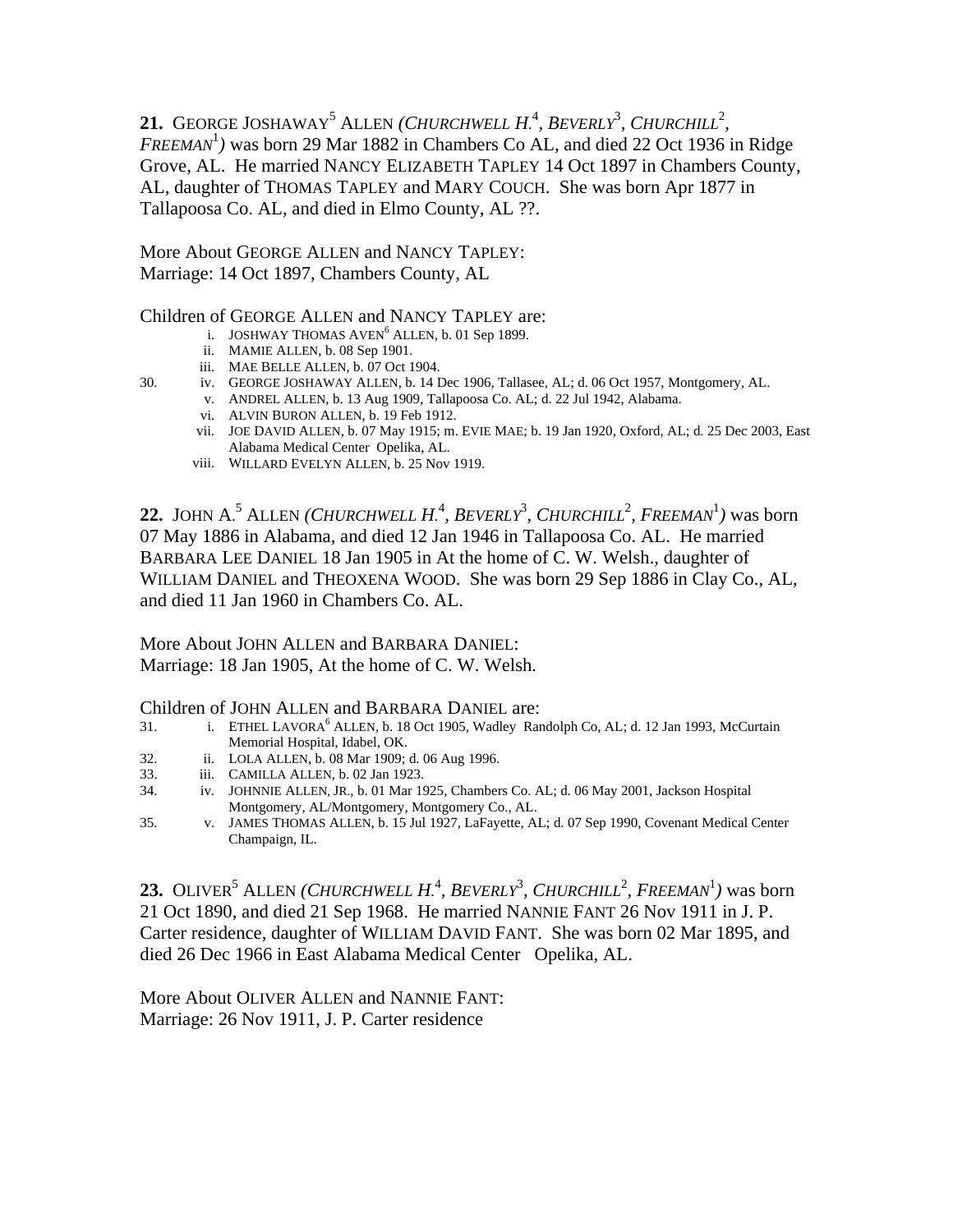Children of OLIVER ALLEN and NANNIE FANT are:

- i. FLOYD<sup>6</sup> ALLEN, b. 16 Feb 1919, Chambers Co. AL; d. 03 Jun 1991, East Alabama Medical Center Opelika, AL; m. ROSALIA; b. 04 Sep 1913, Baldwin County, Alabama; d. 07 Mar 2001, East Alabama Medical Center Opelika, AL.
	- ii. WYLLODEAN ALLEN, b. 21 Jan 1929; m. HENDRIX.
	- iii. LOIS ALLEN, b. 25 Oct 1916, Chambers Co. AL; d. 16 Jan 2003, Alexander City, AL; m. RAY M. PHILLIPS; b. 22 Nov 1916; d. Jul 1970, Chambers Co. AL.
	- iv. ROY ALLEN.

24. MOLLIE<sup>5</sup> ALLEN *(CHURCHWELL H.<sup>4</sup>, BEVERLY<sup>3</sup>, CHURCHILL<sup>2</sup>, FREEMAN<sup>1</sup>) was born* 13 Jan 1894 in Chambers Co. AL, and died 15 Jan 1946. She married ANTHAN ALLEN BARKER 27 Jul 1913 in Churchwell H. Allen's Home, son of MOSES BARKER and IDA FANT. He was born 19 Jun 1893 in Chambers Co. AL, and died 13 Apr 1984.

More About ANTHAN BARKER and MOLLIE ALLEN: Marriage: 27 Jul 1913, Churchwell H. Allen's Home

Children of MOLLIE ALLEN and ANTHAN BARKER are:

- i. CATHERINE<sup>6</sup> BARKER, b. 28 Aug 1920; m. PHIL RAGAZZO.
	- ii. MELVIN BARKER, b. 09 Jan 1926; m. DOT SARGENT.
	- iii. ALLEN EMERSON BARKER, b. 29 Nov 1928, Chambers Co. AL; d. 27 Jul 2004, Lanett, AL.

**25.** ALLIE<sup>5</sup> ALLEN *(CHURCHWELL H.<sup>4</sup>, BEVERLY<sup>3</sup>, CHURCHILL<sup>2</sup>, FREEMAN<sup>1</sup>) was born 01* Sep 1896, and died 26 Dec 1984. She married MERRILL PRESCOTT PARRISH. He was born 29 Aug 1897, and died 21 May 1972.

Children of ALLIE ALLEN and MERRILL PARRISH are:

- i. MATRED MAREENA<sup>6</sup> PARRISH, b. 15 Jul 1919; d. 04 Nov 1995.
	- ii. VIRGINIA PARRISH, b. 07 Nov 1921; d. 06 Aug 2002, LaFayette, Chambers Co., Alabama.

26. CYNTHIA<sup>5</sup> ALLEN (CHARLES SIMEON HAMILTON<sup>4</sup>, BEVERLY<sup>3</sup>, CHURCHILL<sup>2</sup>,  $FREEMAN<sup>1</sup>$ ) was born 03 Feb 1879, and died 21 Sep 1943 in Bessemer, AL. She married POLEMON MOTIER MCKNIGHT 23 Nov 1902 in Home of C. W. Welsh, Chambers County, AL. He was born 25 Dec 1883, and died 21 Feb 1926.

More About POLEMON MCKNIGHT and CYNTHIA ALLEN: Marriage: 23 Nov 1902, Home of C. W. Welsh, Chambers County, AL

Children of CYNTHIA ALLEN and POLEMON MCKNIGHT are:

- i. ESTINE<sup>6</sup> MCKNIGHT, b. 28 Dec 1904; m. WILLIE DAVID FITZPATRICK.
	- ii. HORACE MCKNIGHT, b. 20 Dec 1910.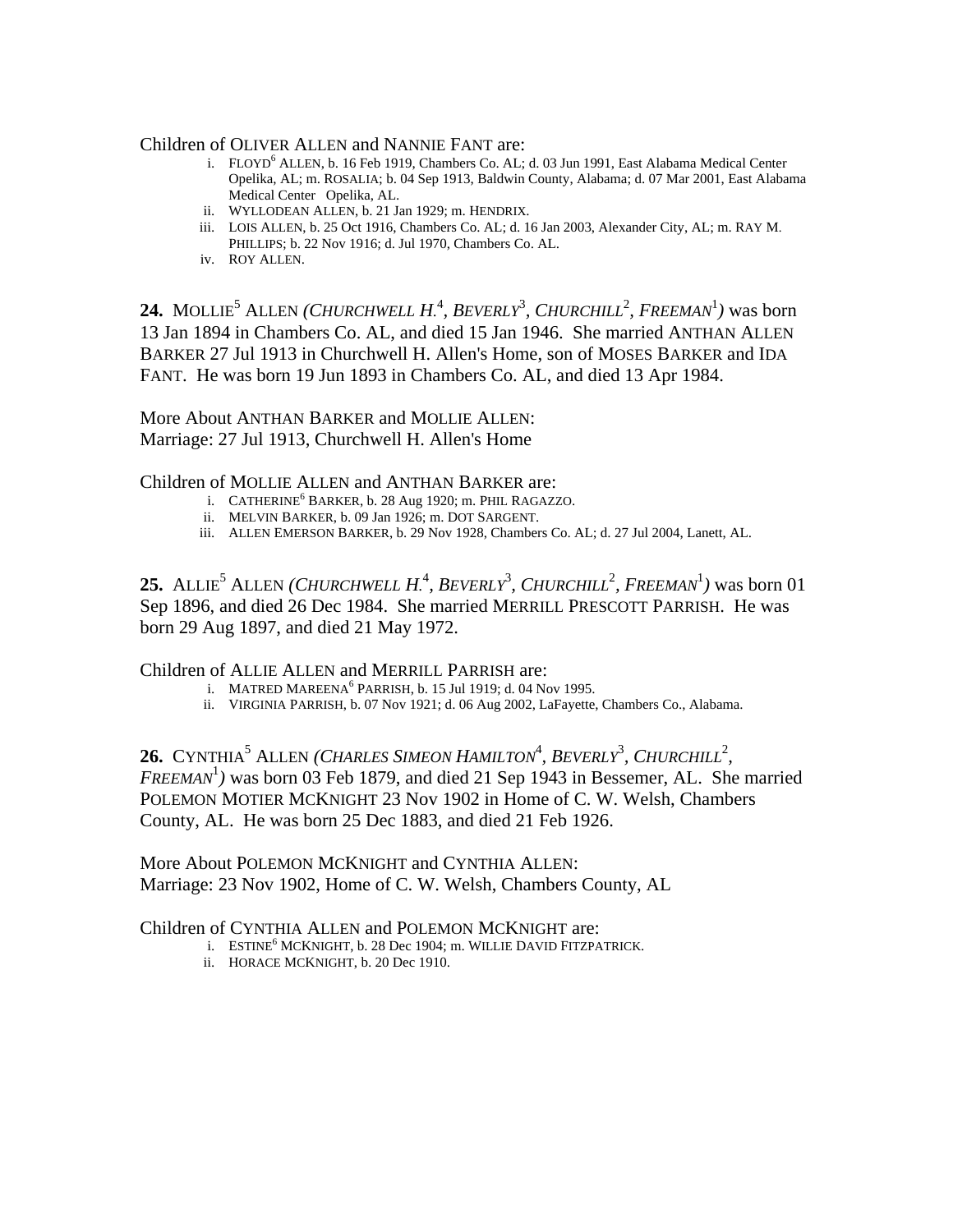27. JAMES BEVERLY<sup>5</sup> WELCH (*MAHALA HALEY<sup>4</sup> ALLEN, BEVERLY<sup>3</sup>, CHURCHILL<sup>2</sup>, FREEMAN*<sup>1</sup> *)* was born 01 Feb 1880 in Tallapoosa Co. AL, and died 08 Nov 1927 in Lanett, AL. He married (1) MARGARET GLENDORA TAPLEY, daughter of THOMAS TAPLEY and MARY COUCH. She was born 23 Dec 1881 in Tallapoosa Co. AL, and died 09 Nov 1967 in West Point, GA. He married (2) MARGARET GLENDORA TAPLEY 24 Feb 1901, daughter of THOMAS TAPLEY and MARY COUCH. She was born Mar 1883 in Tallapoosa Co. AL, and died Bef. 1940 in Alabama.

More About JAMES WELCH and MARGARET TAPLEY: Marriage: 24 Feb 1901

Children of JAMES WELCH and MARGARET TAPLEY are:

- i. LILLIAN PEARL<sup>6</sup> WELCH, b. 22 Aug 1903, Chambers Co. AL; d. 08 Apr 1999, Opelika, AL.
	- ii. MARY WELCH, b. 10 Apr 1906, Chambers Co. AL; d. 22 Jun 1987, Opelika, AL; m. WILLIE HUGH OLIVER.
	- iii. EUNICE WELCH, b. 20 Sep 1910, Chambers Co. AL; d. Jan 1963, Opelika, AL.
	- iv. RUBY WELCH, b. 05 Jan 1919, Langdale, AL.

**28.** BEVERLY V.<sup>5</sup> SIMS (*LUCY V*.<sup>4</sup> ALLEN, *BEVERLY*<sup>3</sup>, *CHURCHILL*<sup>2</sup>, *FREEMAN*<sup>1</sup>) was born 08 Jul 1879, and died 26 Dec 1933. He married LUCY PEARL HARDY 11 Dec 1904 in Daviston, Tallapoosa County, Alabama. She was born 11 Aug 1879, and died 08 Nov 1952.

More About BEVERLY SIMS and LUCY HARDY: Marriage: 11 Dec 1904, Daviston, Tallapoosa County, Alabama

Child of BEVERLY SIMS and LUCY HARDY is:

i. CARL J. 6 SIMS, b. 23 Oct 1905; d. 28 Mar 1928.

**29.** WALTER ROCKFELLER<sup>5</sup> ALLEN (*REX<sup>4</sup>, JOSHUA C.<sup>3</sup>, CHURCHILL<sup>2</sup>, FREEMAN<sup>1</sup>) was* born 16 Oct 1883 in Tallapoosa Co. AL, and died 08 Apr 1955 in New Site, AL. He married LEILA PEARL CARTER 07 Aug 1904 in Tallapoosa Co. Alabama.

More About WALTER ALLEN and LEILA CARTER: Marriage: 07 Aug 1904, Tallapoosa Co. Alabama

# Children of WALTER ALLEN and LEILA CARTER are:

- i. REX DELANO<sup>6</sup> ALLEN, b. 02 May 1905, Tallapoosa Co. AL; d. 15 Jul 1983, Alabama.
	- ii. LUTHER M ALLEN, b. 1908, Tallapoosa Co. AL; d. 23 Apr 1979.
	- iii. CALLOWAY COMER ALLEN, b. 27 Nov 1910, Tallapoosa Co. AL.
	- iv. KEENER ALLEN, b. 24 Jan 1911, Tallapoosa Co. AL; d. Nov 1982, Ft. Pierce, FL.
- 36. v. WOODMAN ALLEN, b. 15 May 1913, Tallapoosa Co. AL; d. 05 Oct 1990, Martinsville, VA.
	- vi. OLIVER BRUCE ALLEN, b. 1915, Tallapoosa Co. AL; d. Florida.
	- vii. WALTER MACON ALLEN, b. 1918, Tallapoosa Co. AL; d. 20 Dec 2003.
	- viii. MILDRED JO ALLEN, b. 25 Jan 1920, Tallapoosa Co. AL; d. 26 Oct 2001, Auburn, AL.
	- ix. MILFORD LEE ALLEN, b. 29 Apr 1923, Tallapoosa Co. AL; d. Jan 2001, Alabama.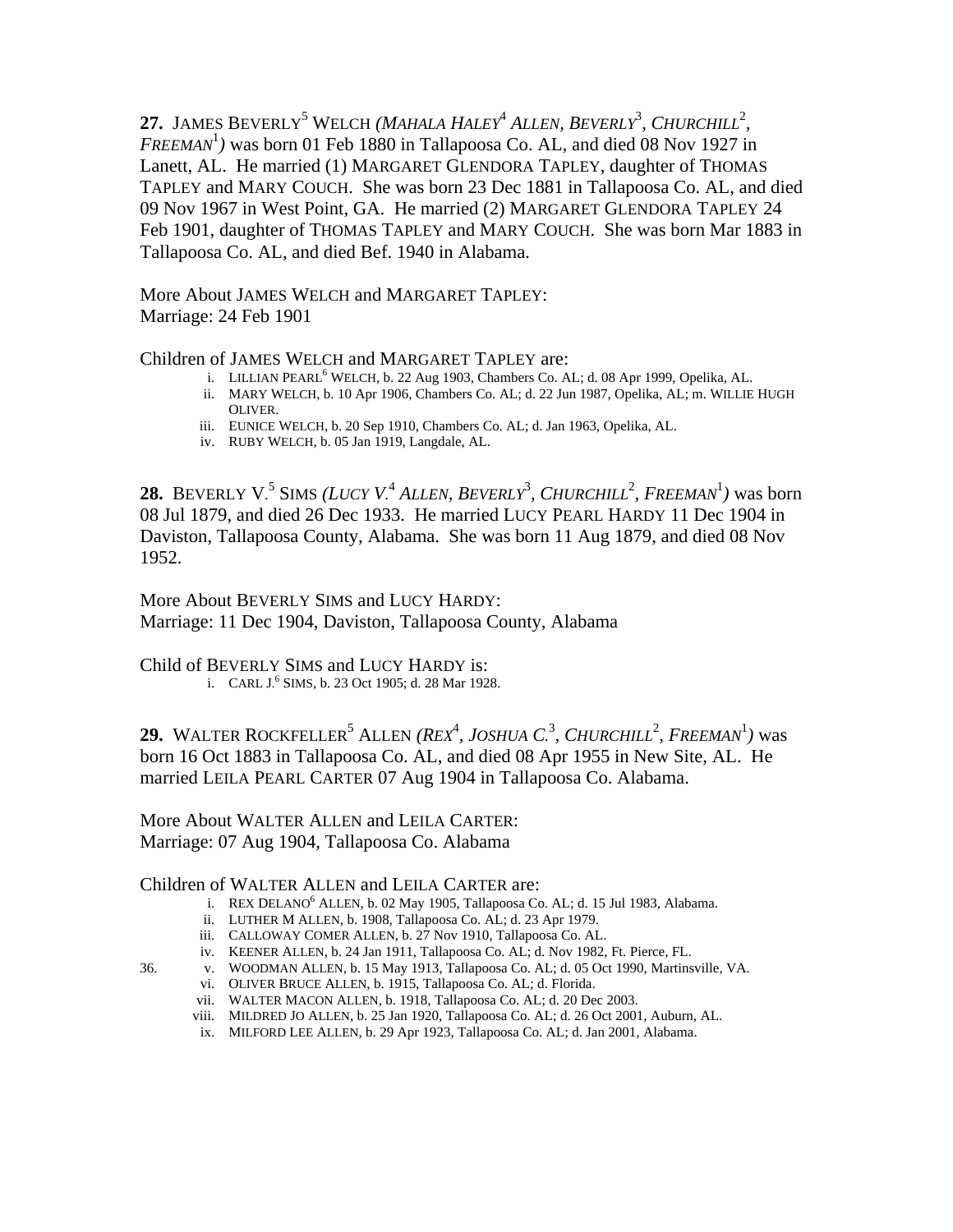#### *Generation No. 6*

**30.** GEORGE JOSHAWAY<sup>6</sup> ALLEN (*GEORGE JOSHAWAY*<sup>5</sup>, *CHURCHWELL H.*<sup>4</sup>, *BEVERLY*<sup>3</sup>, *CHURCHILL*<sup>2</sup>, FREEMAN<sup>1</sup>) was born 14 Dec 1906 in Tallasee, AL, and died 06 Oct 1957 in Montgomery, AL. He married HALEY WELCH 02 Feb 1926. She was born 26 Jul 1909 in Temple, Bell Co. TX, and died 12 Jun 1973 in Escondido, CA.

More About GEORGE ALLEN and HALEY WELCH: Marriage: 02 Feb 1926

Children of GEORGE ALLEN and HALEY WELCH are:

i. MARY MADELINE<sup>7</sup> ALLEN, b. 13 Dec 1926, East Tallasee, Tallapoosa Co. AL; d. 06 Apr 1981, Escondido, San DiegoCounty, CA; m. WILSON DAVIS HALL, JR., 07 Apr 1942.

> More About WILSON HALL and MARY ALLEN: Marriage: 07 Apr 1942

ii. GENIE ALLEN.

**31.** ETHEL LAVORA<sup>6</sup> ALLEN (JOHN A.<sup>5</sup>, CHURCHWELL H.<sup>4</sup>, BEVERLY<sup>3</sup>, CHURCHILL<sup>2</sup>,  $FREEMAN<sup>1</sup>$ ) was born 18 Oct 1905 in Wadley Randolph Co, AL, and died 12 Jan 1993 in McCurtain Memorial Hospital, Idabel, OK. She married LUMUS HOMER MONCUS 11 Dec 1921. He was born 09 Sep 1901 in Dadeville, AL, and died 17 Jan 1986 in McCurtain Memorial Hospital, Idabel, OK.

More About LUMUS MONCUS and ETHEL ALLEN: Marriage: 11 Dec 1921

**32.** LOLA<sup>6</sup> ALLEN (JOHN A.<sup>5</sup>, CHURCHWELL H.<sup>4</sup>, BEVERLY<sup>3</sup>, CHURCHILL<sup>2</sup>, FREEMAN<sup>1</sup>) was born 08 Mar 1909, and died 06 Aug 1996. She married (1) EDGAR SARGENT. He was born 25 Nov 1907, and died 17 Jul 1997 in Lanett, AL. She married (2) WILLIAM WESLEY COOLEY, son of JAMES COOLEY and FRANCES DANIEL. He was born 18 Aug 1903 in Tallapoosa Co. AL, and died Jun 1984 in Tallassee Elmore Co. AL.

**33.** CAMILLA<sup>6</sup> ALLEN (JOHN A.<sup>5</sup>, CHURCHWELL H.<sup>4</sup>, BEVERLY<sup>3</sup>, CHURCHILL<sup>2</sup>, *FREEMAN*<sup>1</sup> *)* was born 02 Jan 1923. She married FRED BUTLER. He was born 16 Dec 1913, and died 26 Sep 1989.

**34.** JOHNNIE<sup>6</sup> ALLEN, JR. (JOHN A.<sup>5</sup>, CHURCHWELL H.<sup>4</sup>, BEVERLY<sup>3</sup>, CHURCHILL<sup>2</sup>,  $FREEMAN<sup>1</sup>$ ) was born 01 Mar 1925 in Chambers Co. AL, and died 06 May 2001 in Jackson Hospital Montgomery, AL/Montgomery, Montgomery Co., AL. He married SARA EDNA CALHOUN 24 Dec 1943 in City Hall, West Point, GA, daughter of OSCAR CALHOUN and LUCY FLOURNOY. She was born 26 Sep 1923 in Lanett, AL.

More About JOHNNIE ALLEN and SARA CALHOUN: Marriage: 24 Dec 1943, City Hall, West Point, GA